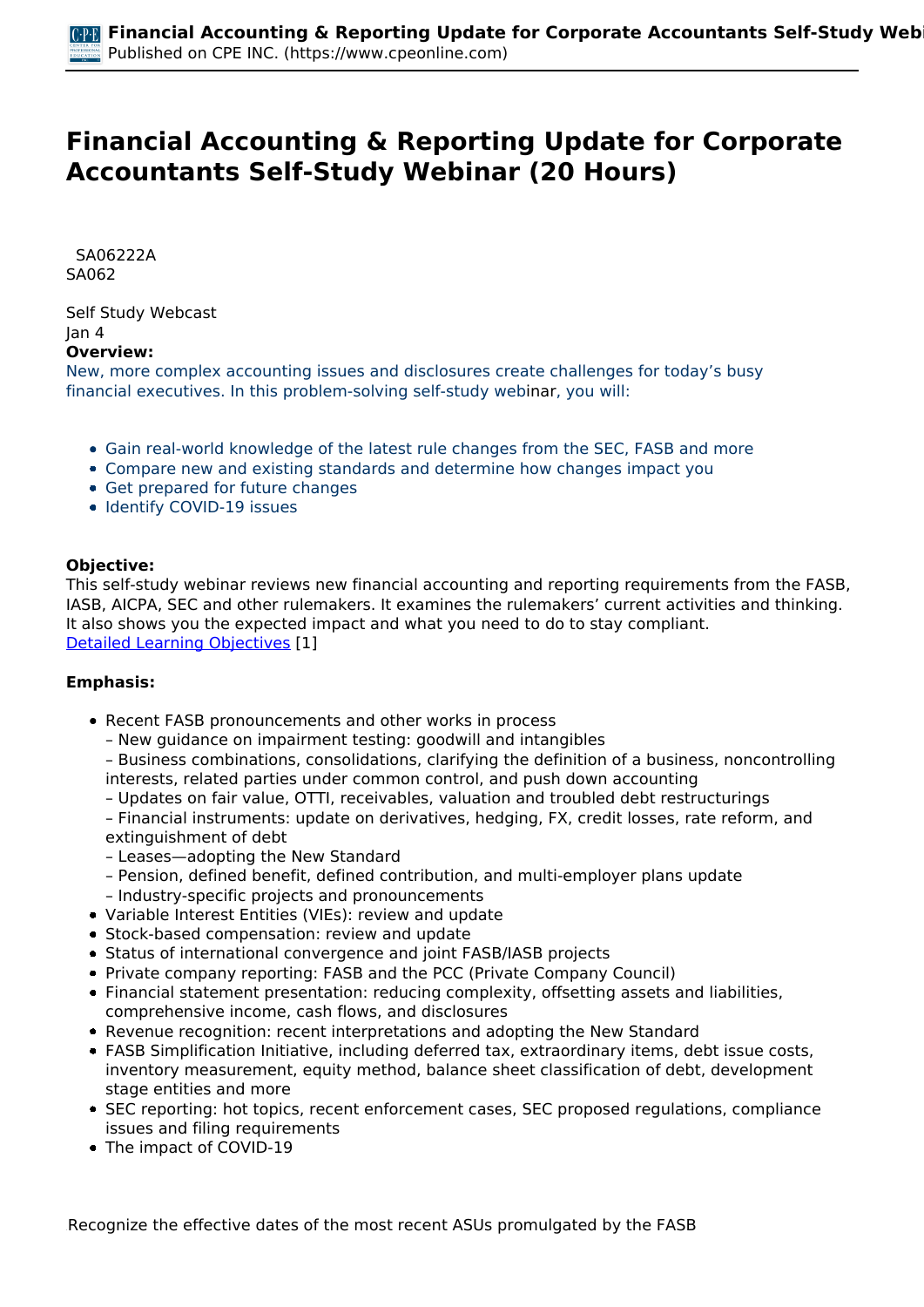*• Recognize the options allowed a lessee that has elected the risk-free rate election as an accounting policy under ASU 2021-09, Leases (Topic 842): Discount Rate for Lessees That Are Not Public Business Entities*

*• Identify the government assistance transaction disclosures required under ASU 2021-10, Government Assistance (Topic 832): Disclosures by Business Entities about Government Assistance*

*• Identify the scope of ASU 2021-01, Reference Rate Reform (Topic 848): Scope*

*• Identify the primary issue behind ASU 2021-02, Franchisors-Revenue from Contracts with Customers (Subtopic 952-606), Practical Expedient*

*• Identify the entities for which ASU 2021-03, Intangibles-Goodwill and Other (Topic 350), Accounting Alternative for Evaluating Goodwill Triggering Events, is available*

*• Recognize the frequency with which public companies must test goodwill for impairment*

*• Recognize the disclosure requirements of ASU 2021-05, Leases (Topic 842), Lessors-Certain Leases with Variable Lease Payments*

*• Identify the codification improvements found within various recent ASUs*

*• Recognize the changes in effective dates announced within ASU 2020-05, Revenue from Contracts with Customers (Topic 606) and Leases (Topic 842): Effective Dates for Certain Entities*

*• Identify the new disclosure mandates within ASU 2020-07, Not-for-Profit Entities (Topic 958): Presentation and Disclosures by Not-for-Profit Entities for Contributed Nonfinancial Assets*

*• Recognize the financial instruments within the scope of ASU 2019-05, Financial Instruments- Credit Losses (Topic 326): Targeted Transition Relief*

*• Recognize the primary amendments found in ASU 2019-12, Income Taxes (Topic 740): Simplifying the Accounting for Income Taxes*

*• Identify the primary amendments found in ASU 2018-11, Leases (Topic 842): Targeted Improvements*

*• Recognize the industries most likely to utilize the practical expedient offered within ASU 2018- 01, Leases (Topic 842): Land Easement Practical Expedient for Transition to Topic 842*

*• Identify the primary amendments found within ASU 2016-13, Financial Instruments–Credit Losses (Topic 326): Measurement of Credit Losses on Financial Instruments*

*• Identify types of events that are candidates for disclosure under the conceptual framework for financial*

*• Identify SEC guidance and prohibitions regarding non-GAAP measures*

*• Recognize the accounting treatment of transaction expenses in a business acquisition Recognize the measurement basis of assets and liabilities in an asset acquisition*

*• Recognize the characteristic of reporting units in the context of goodwill impairment testing Identify events that would trigger a goodwill impairment test*

*• Identify the appropriate timing for goodwill impairment testing Recognize the pandemic's current effect on the US economic sectors Identify the primary characteristics of the CECL model*

*• Recognize the scope of the CECL model*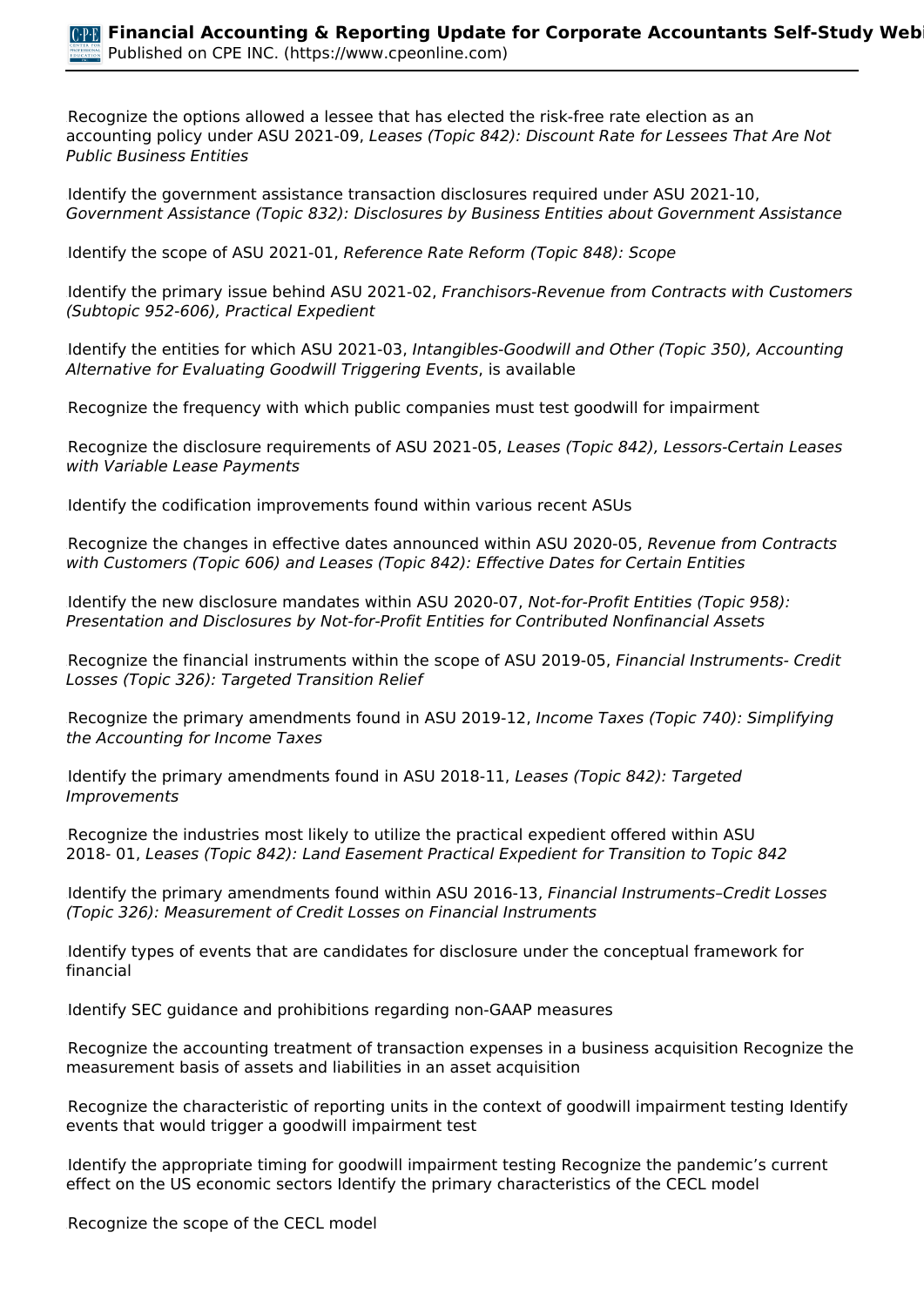*• Identify CECL transition disclosure requirements*

*• Recognize, from the perspective of a debtor, the appropriate accounting model for a restructured loan*

*• Identify the role troubled debt restructurings play within the CECL model*

*• Recognize the methodologies used in distinguishing between a loan modification and a loan extinguishment with a non-TDR held by the original lender*

*• Recognize the options for the practical expedients of Topic ASC 842*

*• Recognize the characteristics of a lease contract*

*• Recognize the characteristics of financing, operating, and sales-type leases*

*• Identify the accounting treatment of a lease modification that does not result in a separate new lease*

*• Recognize the appropriate discount rates to be used by lessees in establishing their ROU assets and lease liabilities*

*• Recognize the types of initial direct costs to be included in the initial ROU calculation of a lessee*

*• Recognize the types of costs to be included in a lessee's initial lease liability calculation*

*• Identify the characteristics of an effective share-based compensation plan*

*• Recognize the ideal mix of various share-based compensation plans*

*• Recognize the claw back period for executive compensation under proposed SEC rule 10D-1*

*• Identify the threshold for exemption of non-US employees from the pay ratio rule calculation*

*• Recognize the changes made in accounting for nonemployee compensation under recent ASUs*

*• Recognize the characteristics of a non-qualified stock option*

*• Identify the characteristics of restricted stock units*

*• Identify the frequency with which forfeiture assumptions should be reviewed within the context of share-based compensation*

*• Recognize the percent of founder shares typically awarded to a SPAC sponsor*

*• Recognize SEC concerns with SPACs*

*• Identify PCAOB inspection trends when inspecting audit firms*

*• Recognize the characteristics of recently promulgated SASs*

#### *Bottom***Prerequisite:**

*Basic knowledge of financial accounting and reporting.*

#### **Preparation:**

*No advance preparation required.*